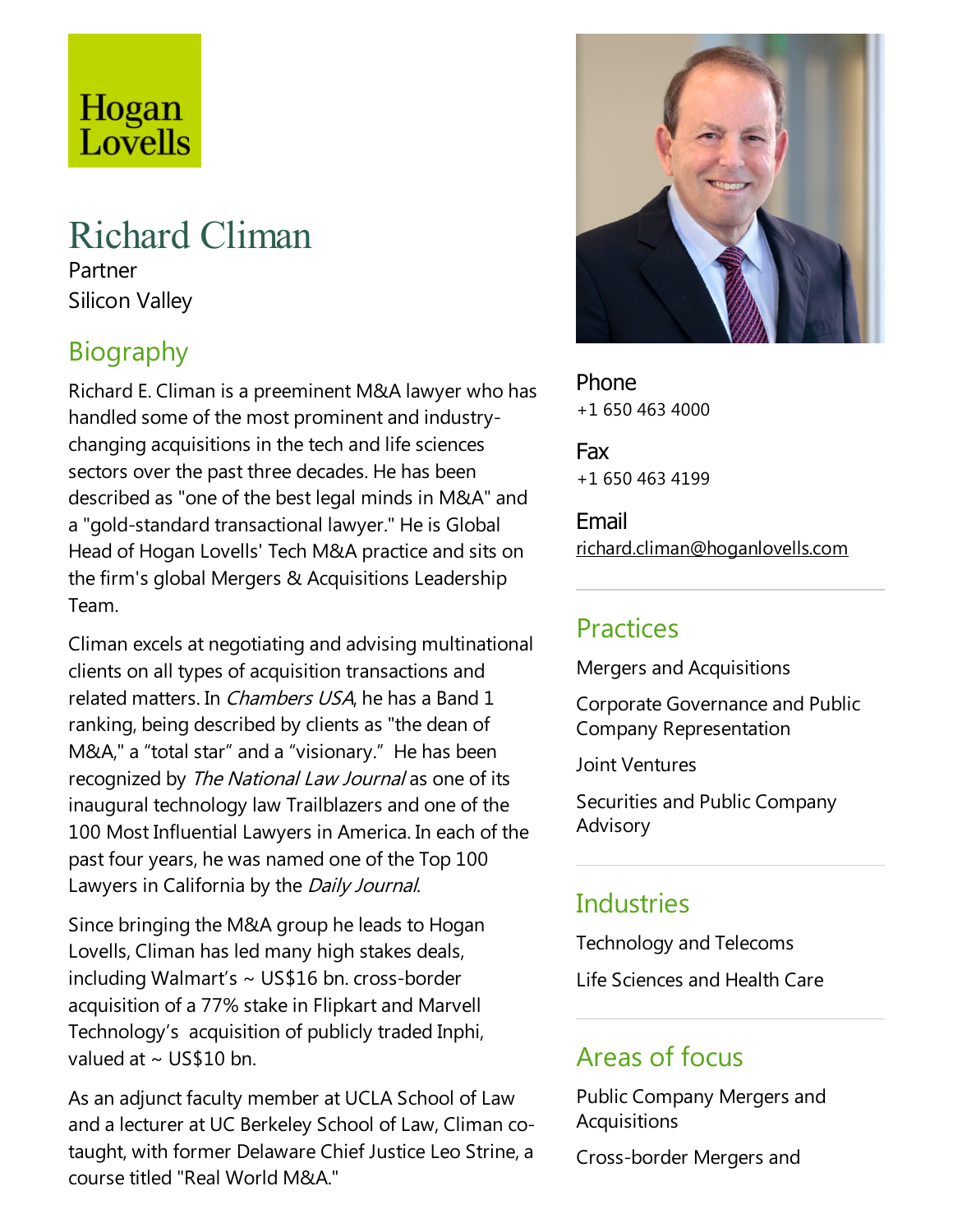For more than 25 years, Climan has been an active member of the ABA Bus.Law Section's M&A Committee, with over 5,000 members, serving as Committee Chair from 2002 to 2006. He co-chairs the ABA's annual Nat'l M&A Institute, now in its 25th year, and is the former Chair of the Northwestern Securities Regulation Institute, now in its 49th year. Heis founding Chair of the"Buyer Power Ratio" deal points study, launched in 2017.

Climan lectures around the world on M&A-related matters and has presented at Harvard, Columbia, Stanford, UC Berkeley, Duke and University of Virginia law schools.

## Representative experience

Lead outside counsel to Walmart in its  $\sim$  US\$16bn acquisition of a majority stake in Flipkart.

Lead outside counsel to Marvell in its acquisition of Inphi in a transaction valued at  $\sim$  US\$10bn.

Lead outside counsel to Marvell in its acquisition of Cavium in a transaction valued at  $\sim$  US\$6bn.

Lead outside counsel to Marvell in its acquisition of Aquantia in a transaction valued at  $\sim$  US\$450m.

Lead outside counsel to Synopsys in its acquisition of Black Duck Software in a transaction valued at  $\sim$ US\$565m.

Lead outside counsel to Illumina in its successful defense against Roche's  $\sim$  US\$6.2bn hostile takeover attempt.\*

Lead outside counsel to Sabre Corporation in its acquisition of Radixx, valued at  $\sim$  US\$110m.

Lead outside counsel to Synopsys in its acquisition of Magma Design Automation in a transaction valued at greater than US\$500m.\*

#### Acquisitions

HostileTakeovers and Takeover Defense

Special Committee and Independent Director Representations

Carve-outs, Spin-offs,and Split-offs

# Education and admissions

# **Education**

J.D., Harvard Law School, cum laude, 1977

B.A., Harvard College, cum laude, 1974

### Bar admissions and qualifications

California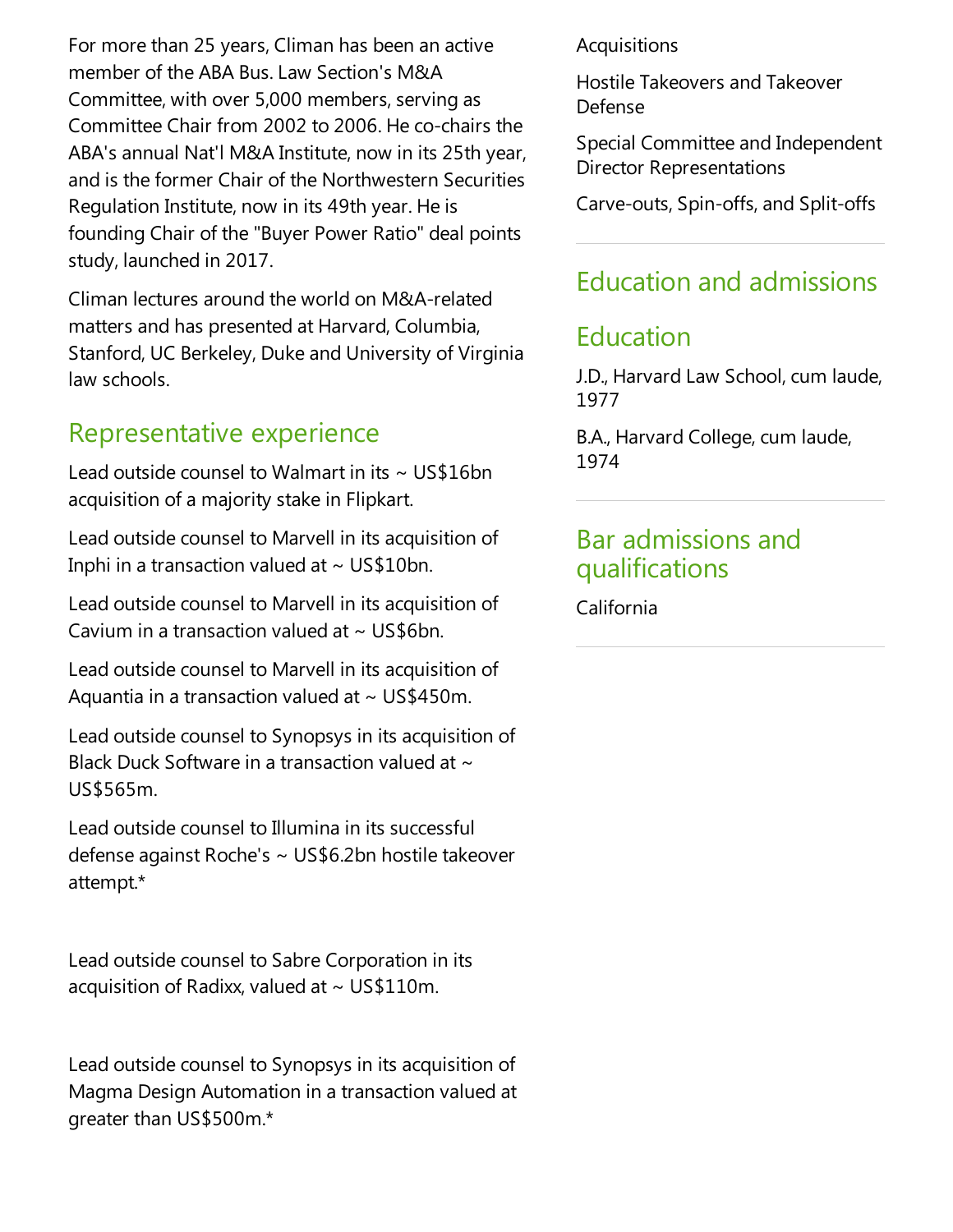Lead outsidecounsel to Brocade Communications in its acquisition of Foundry Networks in a transaction valued at more than US\$2.5bn.

Lead outside counsel to Aspect Development in its sale to i2 Technologies in a transaction valued at  $\sim$ US\$9bn.\*

Lead outside counsel to Arterial Vascular Engineering in its sale to Medtronic in a transaction valued at greater than US\$3.5bn.\*

Lead outsidecounsel to Gilead Sciences in its acquisitions of Myogen for  $\sim$  US\$2.5bn and CV Therapeutics for  $\sim$  US\$1.4bn.\*

Lead outside counsel in the sale of the Los Angeles Dodgers to a buyout group led by Guggenheim Partners for more than US\$2bn.\*

Lead outsidecounsel in thesale of Blackboard to a private equity group led by Providence Equity Partners for more than  $US$1.6$ bn. $*$ 

Lead outside counsel to Oracle in its acquisition of Responsys for  $\sim$  US\$1.5bn.\*

Lead outside counsel to VeriFone in its sale to Hewlett-Packard in a transaction valued at greater than US\$1bn.\*

Lead outside counsel to Dell in its acquisition of Compellent Technologies for  $\sim$  US\$1bn.\*

Lead outside counsel to Aspreva Pharmaceuticals in its sale to Galenica Group in a transaction valued at  $\sim$ US\$915m.\*

Lead outside counsel to SEQUUS in its sale to Alza in a transaction valued at  $\sim$  US\$550m.\*

Lead outside counsel to Arterial Vascular Engineering in its acquisition of CR Bard's cardio catheter laboratory business for  $\sim$  US\$550m.\*

Lead outside counsel to Alibaba.com in its acquisition of Auctiva.\*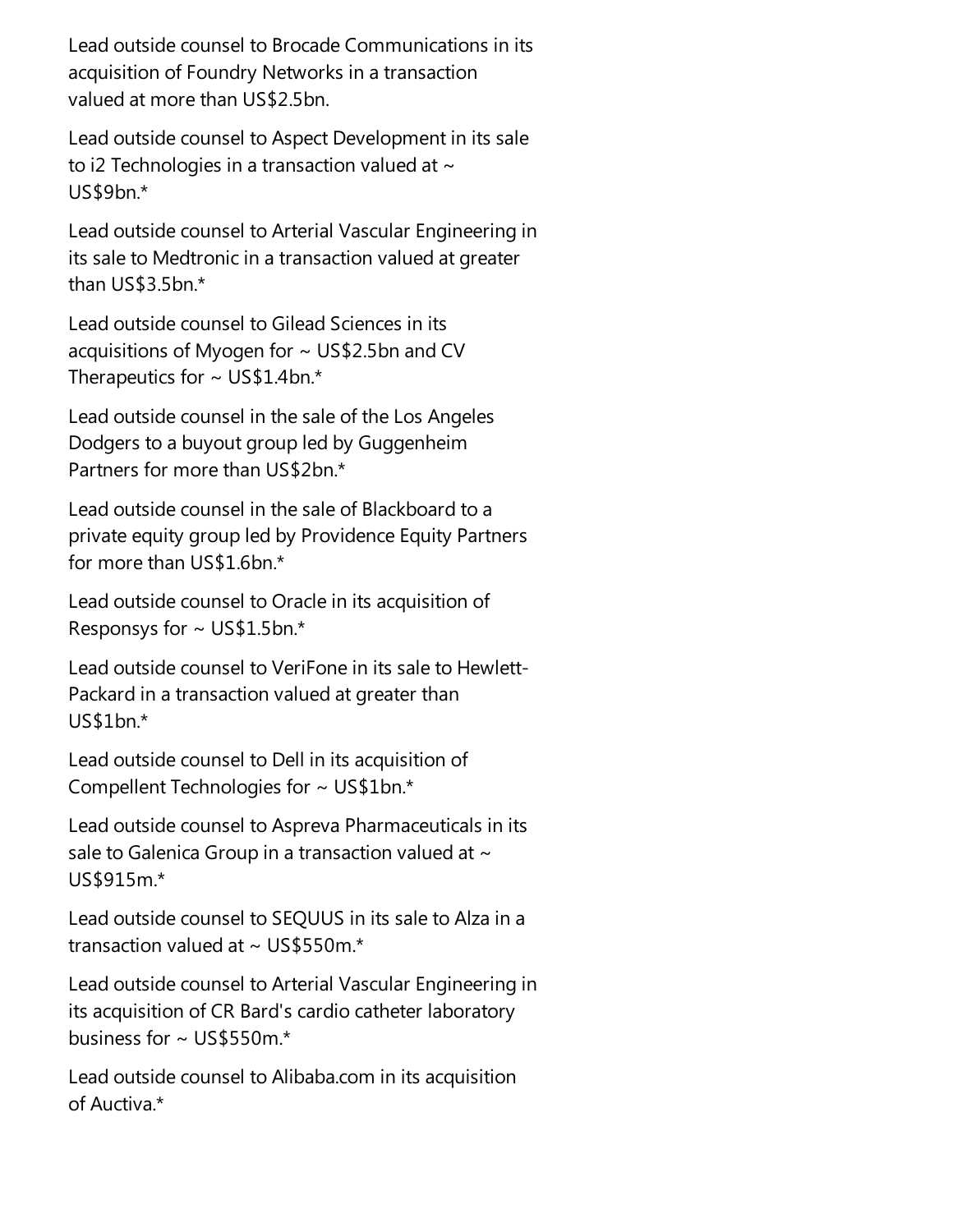Lead outsidecounsel to Gilead Sciences in its acquisitions of Triangle Pharmaceuticals and Corus Pharma\*

Lead outside counsel to Ant Financial in its acquisition of EyeVerify.\*

Lead outside counsel to Onyx Pharmaceuticals in its acquisition of Proteolix.\*

Lead outside counsel to Twilio in its acquisition of Authy.\*

Lead outside counsel to Raptor Pharmaceuticals in its acquisition of the rights to Quinsair.\*

Lead outside counsel to Dell in its acquisition of SecureWorks.\*

Lead outside counsel to Recourse Technologies in its sale to Symantec.\*

Lead outside counsel to Bank of America Merrill Lynch and Barclays as financial advisors on various acquisitions in the technology sector.\*

\*Matter handled prior to joining Hogan Lovells.

# Awards and rankings

- Corporate/M&A (California SF/SV & surrounding areas), Band 1, Chambers USA, 2020-2021
- **M&A/Corporate and Commercial: M&A: Large Deals**  $(1bn+)$ , Leading Lawyer, Legal 500 US, 2021
- Global Elite Thought Leader, M&A and Corporate Governance, Who's Who Legal, 2020-2021
- Top 100 Lawyers in California, Daily Journal, 2010-2014, 2018-2021
- **M&A, Highly Regarded State, IFLR1000, 2021**
- **Pharmaceuticals and life sciences, Highly Regarded -**State, IFLR1000, 2021
- $\blacksquare$  Technology and telecommunications, Highly Regarded - State, IFLR1000, 2021
- **100 Most Influential Lawyers in America**, The National Law Journal, 2006
- **Technology Law Trailblazer, National Law Journal,**